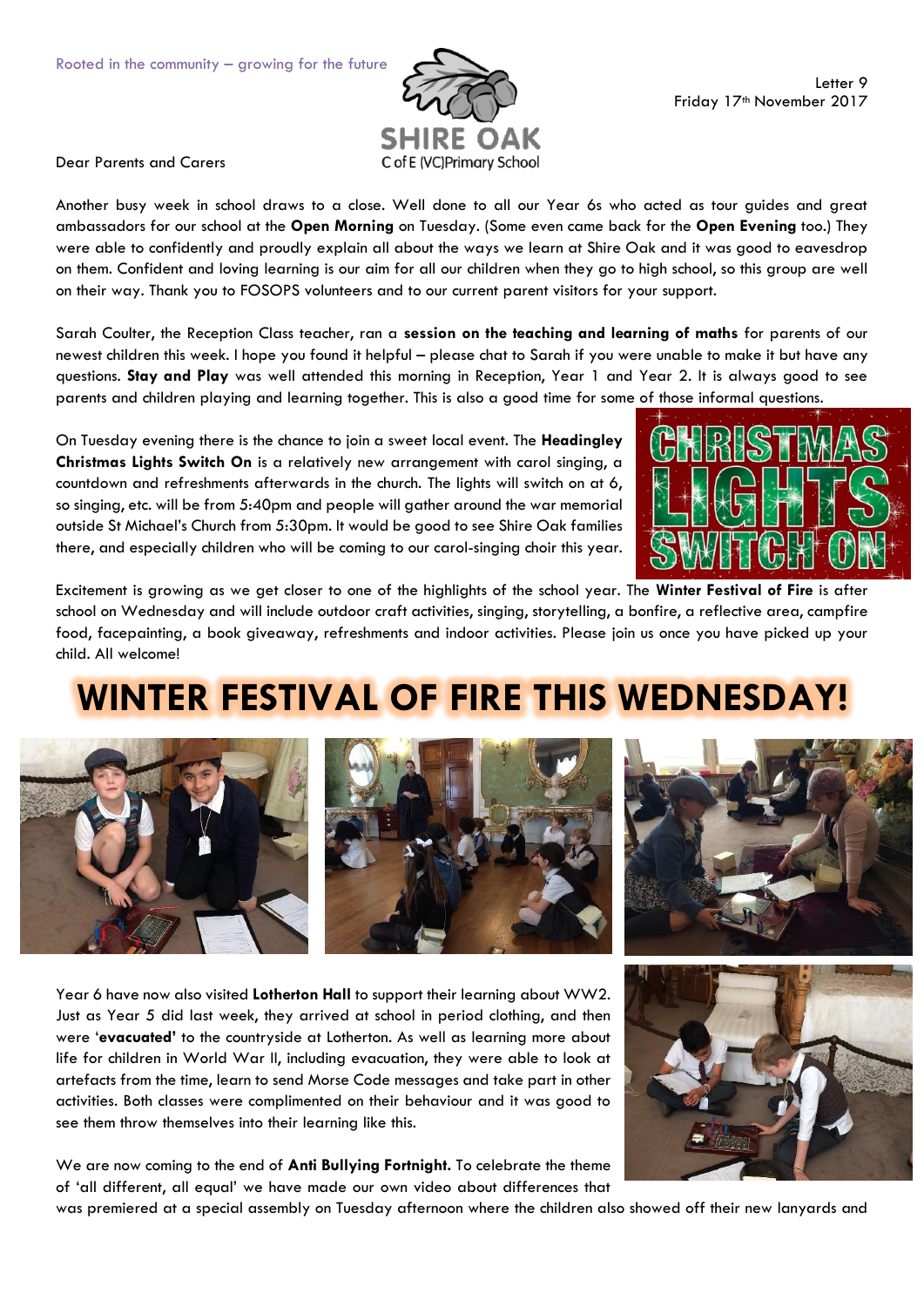the special ID badges they had made themselves. I thought it might also be useful to share with you some of the language we use to talk about bullying in school and what we teach the children before they (and we) sign the Anti Bullying Charter.



Astrid Jane Devane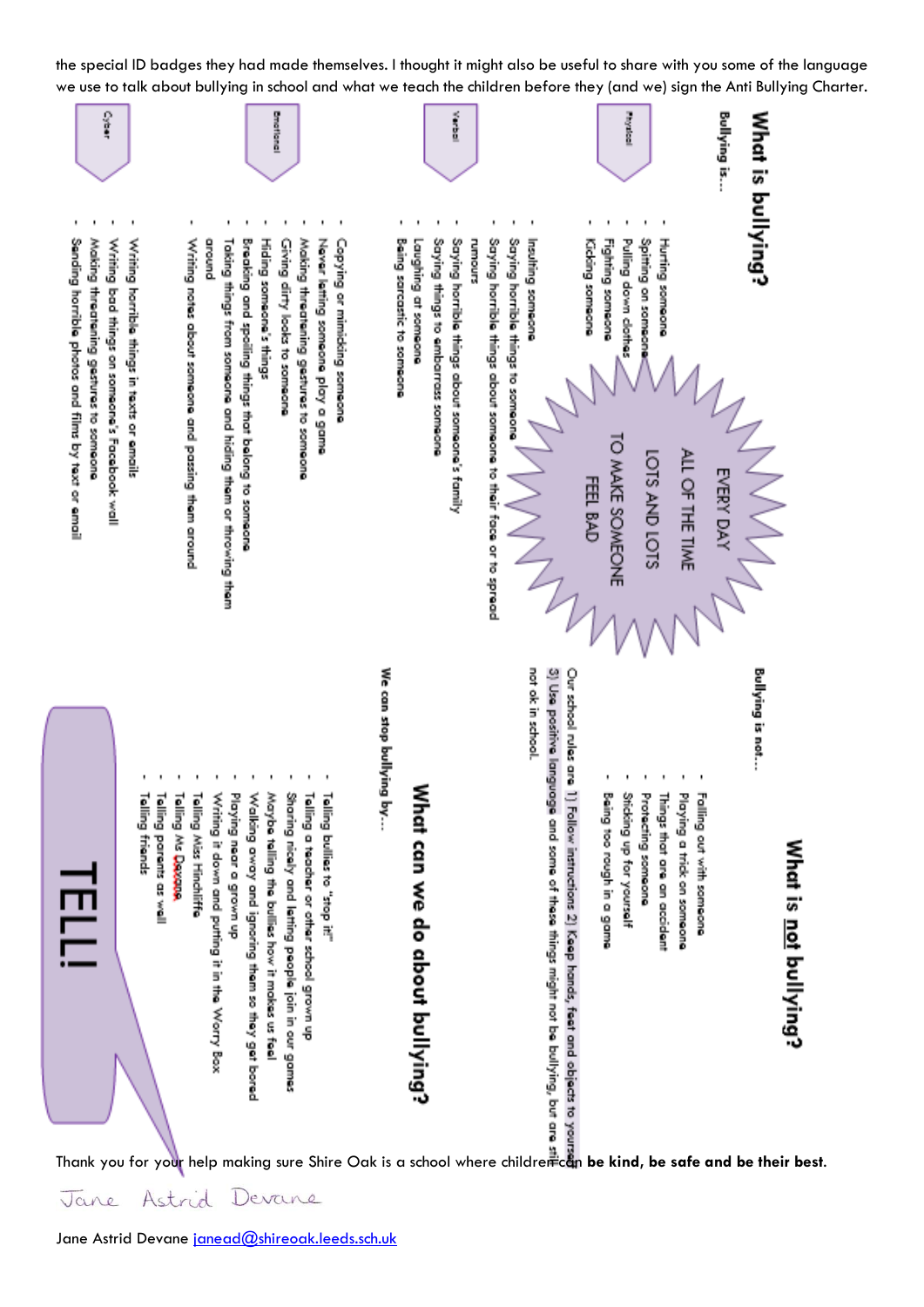## **DIARY DATES**

| Tuesday 21st November                                                                                        | Switch on of Headingley Christmas lights 5:30 for 5:40pm with Christmas Carols.                                                                            |
|--------------------------------------------------------------------------------------------------------------|------------------------------------------------------------------------------------------------------------------------------------------------------------|
| Wednesday 22 <sup>nd</sup> November                                                                          | Winter Festival of Fire, straight after school.                                                                                                            |
| Thursday 30 <sup>th</sup> November                                                                           | Year 5 Class assembly - all welcome! 9am in the hall.                                                                                                      |
| Monday 4 <sup>th</sup> December                                                                              | Bun Sale run by Year 5 (Y5 please bring in cakes, children can bring up to 50p)                                                                            |
| Tuesday 5 <sup>th</sup> December                                                                             | Dress rehearsal for nativity performances in front of the other classes                                                                                    |
| Wednesday 6th December                                                                                       | Reception, Year 1 and Year 2 Christmas nativities. 9:30am and 1:30pm                                                                                       |
| Wed 6 <sup>th</sup> - Fri 8 <sup>th</sup> December                                                           | Robinwood Residential for the Year 6 class                                                                                                                 |
| Tuesday 12 <sup>th</sup> December                                                                            | Carol Service at St Michael's Church 10:30am, all welcome!                                                                                                 |
| Tuesday 12 <sup>th</sup> December                                                                            | School Christmas lunch.                                                                                                                                    |
| Saturday 16th December - Tuesday 2nd January. School closed for Christmas holiday.                           |                                                                                                                                                            |
| Tuesday 2 <sup>nd</sup> January                                                                              | TRAINING DAY school closed to children                                                                                                                     |
| Friday 5 <sup>th</sup> January                                                                               | Reports to parents Y1-Y6 go home this week.                                                                                                                |
| $\ast$<br>Friday 5 <sup>th</sup> January                                                                     | New to you/secondhand uniform sale after school                                                                                                            |
| Monday 8 <sup>th</sup> January                                                                               | Switched On Shire Oak Week (growth mindsets, etc.)                                                                                                         |
| Wednesday 10 <sup>th</sup> January                                                                           | Open Morning                                                                                                                                               |
| Thursday 11 <sup>th</sup> January                                                                            | Year 6 class assembly                                                                                                                                      |
| Friday 12 <sup>th</sup> January                                                                              | Stay and Play in Reception, Year 1 and Year 2 at the start of the day.                                                                                     |
| Friday 12 <sup>th</sup> January                                                                              | Fractions Friday (fun maths day)                                                                                                                           |
| Friday 19th January                                                                                          | Geography Fun Facts Day                                                                                                                                    |
| Friday 26th January                                                                                          | Year 2 class assembly - all welcome! 9am in the hall.                                                                                                      |
| $\ast$<br>Monday 29 <sup>th</sup> January                                                                    | Bun Sale run by Year 4 (Y4 please bring in cakes, children can bring up to 50p)                                                                            |
| Thursday 1st February                                                                                        | Stay and Play in Reception, Year 1 and Year 2 at the start of the day.                                                                                     |
| Sunday 4 <sup>th</sup> February                                                                              | Shire Oak Sunday - joining St Michael's Church at their All Age Service, 10am.                                                                             |
| Mon 5 <sup>th</sup> to Fri 9 <sup>th</sup> February                                                          | Reading Week will include a dress up day.                                                                                                                  |
| Friday 9 <sup>th</sup> February                                                                              | Reception Class assembly, 9am in the hall. All welcome!                                                                                                    |
| Saturday 10 <sup>th</sup> February to Sunday 18 <sup>th</sup> February. School closed for half term holiday. |                                                                                                                                                            |
|                                                                                                              |                                                                                                                                                            |
| Monday 19th February                                                                                         | 'Get into STEM' (science, technology, engineering & maths) visitor for Y1/2                                                                                |
| $\ast$<br>Wednesday 21st February                                                                            | Movie Night                                                                                                                                                |
| Thursday 22nd February                                                                                       | TRAINING DAY school closed to children                                                                                                                     |
| Wed 28th Feb & Thur 1st March                                                                                | Parents Evenings (&Y5/6 children)                                                                                                                          |
| $\ast$<br>Thursday 1st March                                                                                 | Bun Sale run by Year 3 (Y3 please bring in cakes, children can bring up to 50p)                                                                            |
| Friday 2 <sup>nd</sup> March                                                                                 | Holi assembly, 9am in the hall. All welcome!                                                                                                               |
| Wednesday 7 <sup>th</sup> March                                                                              | Stay and Play in Reception, Year 1 and Year 2 at the start of the day.                                                                                     |
| Wed 7 <sup>th</sup> - Friday 9 <sup>th</sup> March                                                           | Lineham Farm residential for children in Year 4                                                                                                            |
| Friday 16th March                                                                                            | Year 5 class assembly, 9am in the hall. All welcome!                                                                                                       |
| $\ast$<br>Monday 26 <sup>th</sup> March                                                                      | Bun Sale run by Year 2 (Y2 please bring in cakes, children can bring up to 50p)                                                                            |
| Wednesday 28 <sup>th</sup> March                                                                             | Y3/4 Easter production dress rehearsal in front of the other children                                                                                      |
| Thursday 29 <sup>th</sup> March                                                                              | Easter production. All welcome!                                                                                                                            |
|                                                                                                              | Friday 30 <sup>th</sup> March - Sunday 16 <sup>th</sup> April. School closed for Easter holiday.                                                           |
| Wednesday 18 <sup>th</sup> April                                                                             | Y1-Y6 reports to parents given out this week.                                                                                                              |
| Thursday 19 <sup>th</sup> April                                                                              | Stay and Play in Reception, Year 1 and Year 2 at the start of the day.                                                                                     |
| *<br>Friday 20 <sup>th</sup> April                                                                           | New to you/secondhand uniform sale after school                                                                                                            |
| $\ast$<br>Thursday 26 <sup>th</sup> April                                                                    | Bun Sale run by Year 1 (Y1 please bring in cakes, children can bring up to 50p)                                                                            |
| Friday 27 <sup>th</sup> April                                                                                | Year 4 class assembly, 9am in the hall. All welcome!                                                                                                       |
| Tuesday 1st May                                                                                              | Year 2 class assembly, 9am in the hall. All welcome!                                                                                                       |
| Monday 7 <sup>th</sup> May school closed for the bank holiday.                                               |                                                                                                                                                            |
| Mon 14 <sup>th</sup> - Fri 18 <sup>th</sup> May                                                              | KS2 SATs week for Year 6.                                                                                                                                  |
| $\ast$<br>Saturday 19 <sup>th</sup> May                                                                      | Spruce Up Shire Oak Groundforce work day                                                                                                                   |
| $\ast$<br>Monday 21st May                                                                                    | Bun Sale run by Reception. (YR please bring in cakes, children can bring up to 50p)                                                                        |
| Tuesday 22nd May                                                                                             | Year 1 class assembly, 9am in the hall. All welcome!                                                                                                       |
| Friday 25th May                                                                                              | Non - uniform day for items for summer fair at Headingley Youth Music Fesitival<br>Saturday 26th - Sunday 3rd June school closed for May half term holiday |